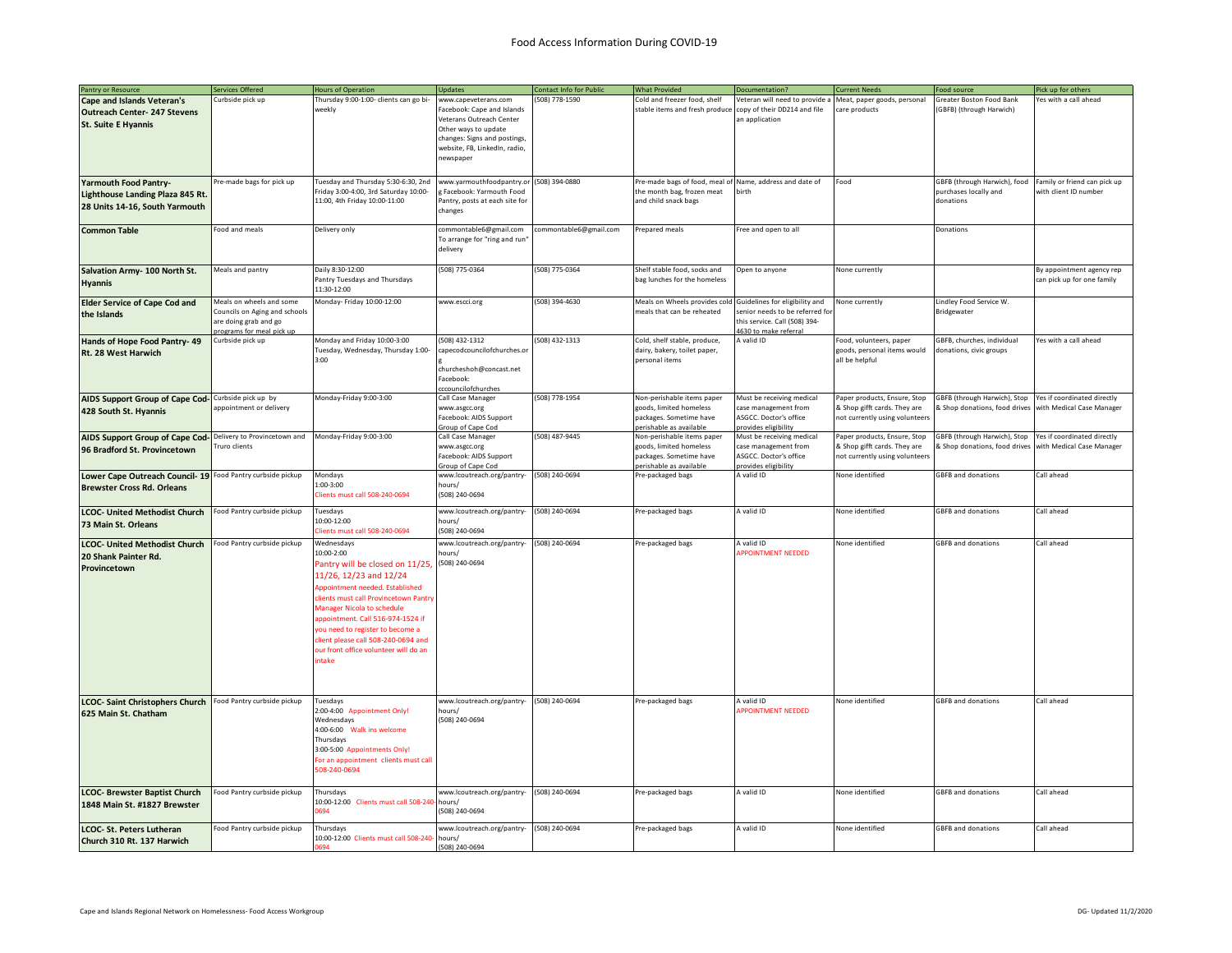| <b>LCOC- Grace Chapel 25</b>                                                                   | ood Pantry curbside pickup                                                                                                         | Monday                                                                                                                     | www.lcoutreach.org/pantry-                                                                                                                            | (508) 240-0694                                 | Pre-packaged bags                                                                                                                                                                                                                                                                    | A valid ID                                                                                                                                                                                                                               | None identified                      | <b>GBFB and donations</b>                                                             | Call ahead                                                                                                                                                                                               |
|------------------------------------------------------------------------------------------------|------------------------------------------------------------------------------------------------------------------------------------|----------------------------------------------------------------------------------------------------------------------------|-------------------------------------------------------------------------------------------------------------------------------------------------------|------------------------------------------------|--------------------------------------------------------------------------------------------------------------------------------------------------------------------------------------------------------------------------------------------------------------------------------------|------------------------------------------------------------------------------------------------------------------------------------------------------------------------------------------------------------------------------------------|--------------------------------------|---------------------------------------------------------------------------------------|----------------------------------------------------------------------------------------------------------------------------------------------------------------------------------------------------------|
| Lieutenant Island Rd. Wellfleet                                                                |                                                                                                                                    | 3:00-6:00<br>Thursday                                                                                                      | hours/<br>(508) 240-0694                                                                                                                              |                                                |                                                                                                                                                                                                                                                                                      |                                                                                                                                                                                                                                          |                                      |                                                                                       |                                                                                                                                                                                                          |
|                                                                                                |                                                                                                                                    | 10:00-12:00                                                                                                                |                                                                                                                                                       |                                                |                                                                                                                                                                                                                                                                                      |                                                                                                                                                                                                                                          |                                      |                                                                                       |                                                                                                                                                                                                          |
| <b>LCOC- United Methodist Church</b><br>3200 State Hwy. Eastham                                | Food Pantry curbside pickup                                                                                                        | Closed                                                                                                                     | www.lcoutreach.org/pantry-<br>hours/<br>(508) 240-0694                                                                                                | (508) 240-0694                                 | Pre-packaged bags                                                                                                                                                                                                                                                                    | A valid ID                                                                                                                                                                                                                               | None identified                      | <b>GBFB</b> and donations                                                             | Call ahead                                                                                                                                                                                               |
| <b>LCOC-Truro</b>                                                                              | Food Pantry curbside pickup                                                                                                        | *****UPDATE*****                                                                                                           | www.lcoutreach.org/pantry-                                                                                                                            | (508) 240-0694                                 | Pre-packaged bags                                                                                                                                                                                                                                                                    | A valid ID                                                                                                                                                                                                                               | None identified                      | <b>GBFB and donations</b>                                                             | Call ahead                                                                                                                                                                                               |
| <b>COA Parking Lot- 7 Standish</b><br>Way, North Truro                                         |                                                                                                                                    | November 6th and 20th, December<br>4th and 18th, January 8th and 22nd<br>and every other week through April<br>11:00-12:30 | hours/<br>508) 240-0694                                                                                                                               |                                                |                                                                                                                                                                                                                                                                                      |                                                                                                                                                                                                                                          |                                      |                                                                                       |                                                                                                                                                                                                          |
| Falmouth Service Center- 611<br>Gifford St. Falmouth                                           | Food Pantry drive through<br>PLEASE SEE NEW DETAILS FOR<br><b>DOCUMENTATION AND</b><br><b>PICKING UP FOOD FOR</b><br><b>OTHERS</b> | Tuesdays, Thursdays and and Fridays<br>10:00-12:00<br>Wednesdays 4:00-6:00                                                 | www.falmouthservicecenter.<br>org (508) 548-2794<br>Facebook: Falmouth Service<br>Center                                                              | (508) 548-2794                                 | Pre-packaged bags including<br>meal staples, milk, meat and<br>resh produce                                                                                                                                                                                                          | Any household in need from<br>any town may access food at<br>Falmouth Service Center.<br>There is a brief check in when<br>driving through (Name, DOB,<br>zip code and # in household).                                                  | None identified                      | <b>GBFB and donations</b>                                                             | 'es, it is encouraged for any<br>ousehold in need!<br>Anyone picking up for another<br>household needs the name,<br>DOB, zip code and number of<br>people for each household<br>they are picking up for. |
| Faith Family Kitchen-154<br><b>Bearses Way Hyannis</b>                                         | Meals to go                                                                                                                        | Monday, Wednesday and Friday<br>Families at front door: 6:30-7:30<br>Individuals without children in back:<br>6:30-7:30    | www.capecodcouncilofchurch (508) 775-5073<br>es.org/faith-family-<br>kitchen.html<br>(508) 775-5073<br>Facebook: Faith Family<br>Kitchen              | cccouncilofchurches@gmail.co                   | lot meals to go, protein bars,<br>smoothies, other packaged<br>oods as available                                                                                                                                                                                                     | None                                                                                                                                                                                                                                     | Any food items                       | <b>GBFB</b> and donations                                                             | None                                                                                                                                                                                                     |
| School Systems Food Distribution Grab and Go meals                                             |                                                                                                                                    | Monday-Friday various times                                                                                                | <b>HECK IN EACH PUBLIC</b><br><b>CHOOL SYSTEM WEB PAGE</b><br><b>Distribution locations and</b><br>schedule posted through<br>links on each home page | chhool system home page                        | I lunch and a breakfast daily<br>nd 6 meals before weekends                                                                                                                                                                                                                          | Open to all children and their<br>families. Additionally, they<br>have provided extras to<br>individuals and agencies                                                                                                                    | None                                 | School Systems                                                                        | N/A                                                                                                                                                                                                      |
| Soup Kitchen In Provincetown-<br>SKIP- 20 Shank Painter Rd.<br>Provincetown                    | Meals to go at front entrance                                                                                                      | Monday-Friday 12:30-1:30 or until all<br>meals are gone                                                                    | https://www.skipfood.org/<br>(508) 487-8331<br>Facebook: Soup Kitchen In<br>Provincetown- SKIP                                                        | (508) 487-8331                                 | unches to go                                                                                                                                                                                                                                                                         | Residents of Provincetown<br>and surrounding communities                                                                                                                                                                                 | None identified                      | Donations                                                                             | N/A                                                                                                                                                                                                      |
| Family Pantry of Cape Cod-133<br>Quenn Anne Rd. Harwich                                        | Food pantry pick up                                                                                                                | Tuesdays 10:00-3:30<br>Wednesdays 10:00-12:00<br>Thursdays 10:00-3:30 and 5:00-7:00<br>Saturdays 10:00-12:00               | www.thefamilypantry.com<br>(508) 432-6519<br>Facebook: The Family Pantry<br>of Cape Cod                                                               | (508) 432-6519                                 | Clients pick up a list of<br>available non-perishable<br>tems, meat, dairy, produce<br>and paper products and are<br>given a "grocery list" list to<br>complete with total number of<br>bags. A pantry staff then<br>collects all items on the list<br>nd the client picks the bagls | Client must write ID number<br>on grovery list. New clients<br>will be registered by staff to<br>receive client ID. Need state<br>issued ID to register.                                                                                 | Donations for mobile pantry<br>truck | GBFB                                                                                  | Unconfirmed                                                                                                                                                                                              |
| St. David's Episcopal Church- 205 Pantry pantry and meals to go<br>Old Main St. South Yarmouth |                                                                                                                                    | The 3rd Wednesday of each month                                                                                            | www.stdavidscapecod.org/<br>(508) 394-4222                                                                                                            | (508) 394-4222                                 | To go meals                                                                                                                                                                                                                                                                          |                                                                                                                                                                                                                                          |                                      |                                                                                       |                                                                                                                                                                                                          |
| <b>Bourne Friends Food Pantry-20</b><br><b>Commerce Park Rd. Pocasset</b>                      | Drive through pantry and<br>mited delivery                                                                                         | Every Tuesday 9:00-12:00                                                                                                   | Facebook: Friends of Bourne (508) 759-3351<br>Food Pantry<br>(508) 759-3351                                                                           |                                                | Drive through pick up for bags<br>of groceries                                                                                                                                                                                                                                       | Valid ID                                                                                                                                                                                                                                 | Monetary donations                   | GBFB                                                                                  | Unknown                                                                                                                                                                                                  |
| Christ the King Food Pantry- 5<br>Job's Fishing Rd. Mashpee                                    | Drive through Food Pantry                                                                                                          | Wednesdays 9:00-12:00                                                                                                      | (508) 477-7700<br>https://christthekingparish.c<br>//m/st-vincent-de-paul                                                                             | (508) 477-7700                                 | Drive through pick up for bags<br>of groceries                                                                                                                                                                                                                                       | All are welcome                                                                                                                                                                                                                          | Volunteers and monetary<br>donations | <b>Grants and funding from</b><br>parishioners                                        | Unknown                                                                                                                                                                                                  |
| St. Vincent DePaul- 21 Cross St.<br>Hyannis                                                    | Food Pantry                                                                                                                        | Per answering machine: Tuesday 9:30-<br>12:00 and Friday 10:00-12:00                                                       | (508) 775-3073                                                                                                                                        | (508) 775-3073                                 | Pre-bagged groceries                                                                                                                                                                                                                                                                 |                                                                                                                                                                                                                                          |                                      |                                                                                       | Unknown                                                                                                                                                                                                  |
| <b>Farmers to Families- Cape Cod</b>                                                           | 32 lb. Meal Boxes for Families                                                                                                     | TBD                                                                                                                        | Facebook: Faith Family                                                                                                                                | (508) 775-5073                                 | Drive through pick up for                                                                                                                                                                                                                                                            | Cars cannot line up until                                                                                                                                                                                                                | Volunteers                           | Cape Cod Military Support                                                             | ou can only pick up one box                                                                                                                                                                              |
| <b>Community College 2240</b><br>Iyannough Rd. West Barnstable                                 | <b>NEW DISTRIBUTION SITE</b>                                                                                                       |                                                                                                                            | Kitchen, Cape Cod Culinary<br>Incubator, Family Table<br>Collaborative                                                                                | ccouncilofchurches@gmail.co                    | poxes of dairy, meat and<br>produce.                                                                                                                                                                                                                                                 | <b>B:00AM. Boxes will not be</b><br>distributed until 9:00. you<br>must follow signs upon<br>enterring the college and food<br>distribution will be in Lot 12.<br>Open to all with no<br>registration or income<br>igibility requirments |                                      | Foundation, USDA, Cape Cod<br>Council of Churches,<br><b>Guaranteed Fresh Produce</b> | er vehicle                                                                                                                                                                                               |
| <b>Cape Cod Family Table</b><br><b>Collaborative-Locations TBD</b><br>weekly                   | Prepared Meals                                                                                                                     | Fridays 4:00-6:00<br>Hyannis Youth and Community Center<br><b>No Distribution on November 3rd</b>                          | Facebook: Faith Family<br>Kitchen and Cape Cod<br>Culinary Incubator                                                                                  | (508) 775-5073<br>cccouncilofchurches@gmail.co | Half trays to feed a family of 4<br>2 meals through out the<br>veekend                                                                                                                                                                                                               | None                                                                                                                                                                                                                                     |                                      | <b>GBFB and donations</b>                                                             | None                                                                                                                                                                                                     |